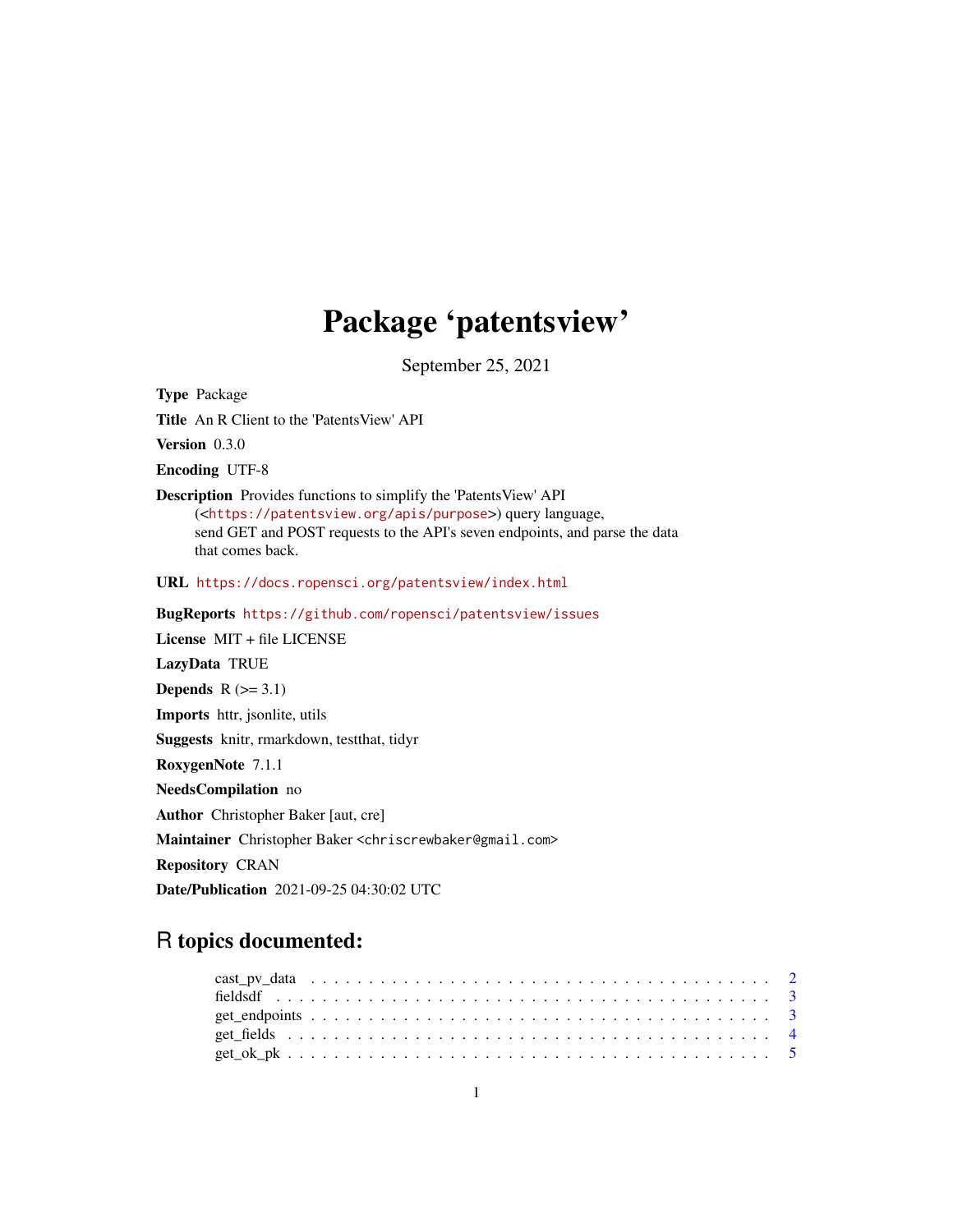<span id="page-1-0"></span>

| Index |  |
|-------|--|
|       |  |
|       |  |
|       |  |
|       |  |

cast\_pv\_data *Cast PatentsView data*

# Description

This will cast the data fields returned by [search\\_pv](#page-6-1) so that they have their most appropriate data types (e.g., date, numeric, etc.).

# Usage

cast\_pv\_data(data)

# Arguments

data The data returned by [search\\_pv](#page-6-1). This is the first element of the three-element result object you got back from search\_pv. It should be a list of length 1, with one data frame inside it. See examples.

# Value

The same type of object that you passed into cast\_pv\_data.

# Examples

## Not run:

```
fields <- c("patent_date", "patent_title", "patent_year")
res <- search_pv(query = "{\"patent_number\":\"5116621\"}", fields = fields)
cast_pv_data(data = res$data)
```
## End(Not run)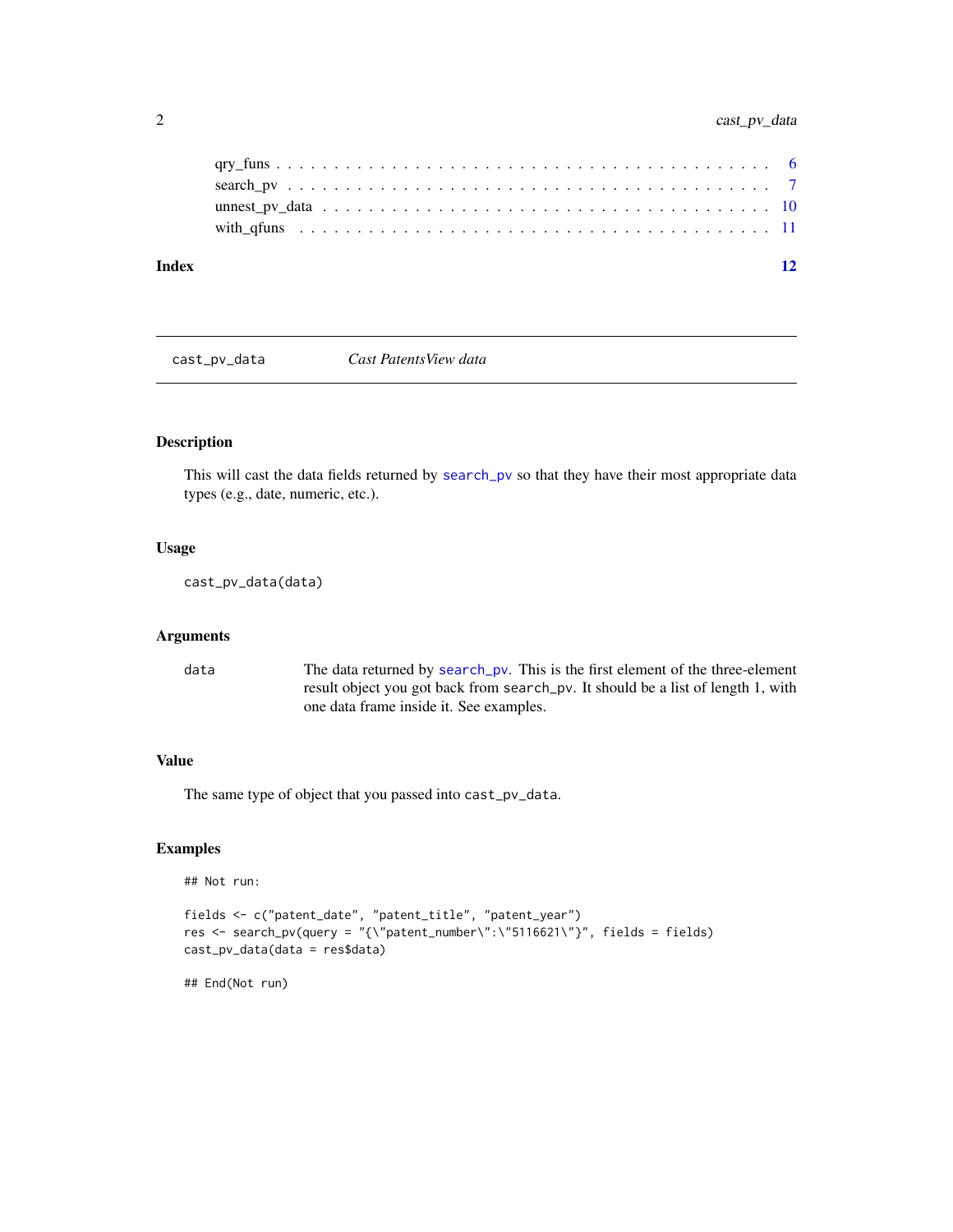<span id="page-2-0"></span>

# Description

A data frame containing the names of retrievable and queryable fields for each of the 7 API endpoints. A yes/no flag (can\_query) indicates which fields can be included in the user's query. You can also find this data on the API's online documentation for each endpoint as well (e.g., the [patents](https://patentsview.org/apis/api-endpoints/patents) [endpoint field list table\)](https://patentsview.org/apis/api-endpoints/patents)

#### Usage

fieldsdf

# Format

A data frame with 992 rows and 7 variables:

endpoint The endpoint that this field record is for

field The name of the field

data\_type The field's data type (string, date, float, integer, fulltext)

can\_query An indicator for whether the field can be included in the user query for the given endpoint

group The group the field belongs to

common\_name The field's common name

description A description of the field

<span id="page-2-1"></span>get\_endpoints *Get endpoints*

#### Description

This function reminds the user what the 7 possible PatentsView API endpoints are.

#### Usage

get\_endpoints()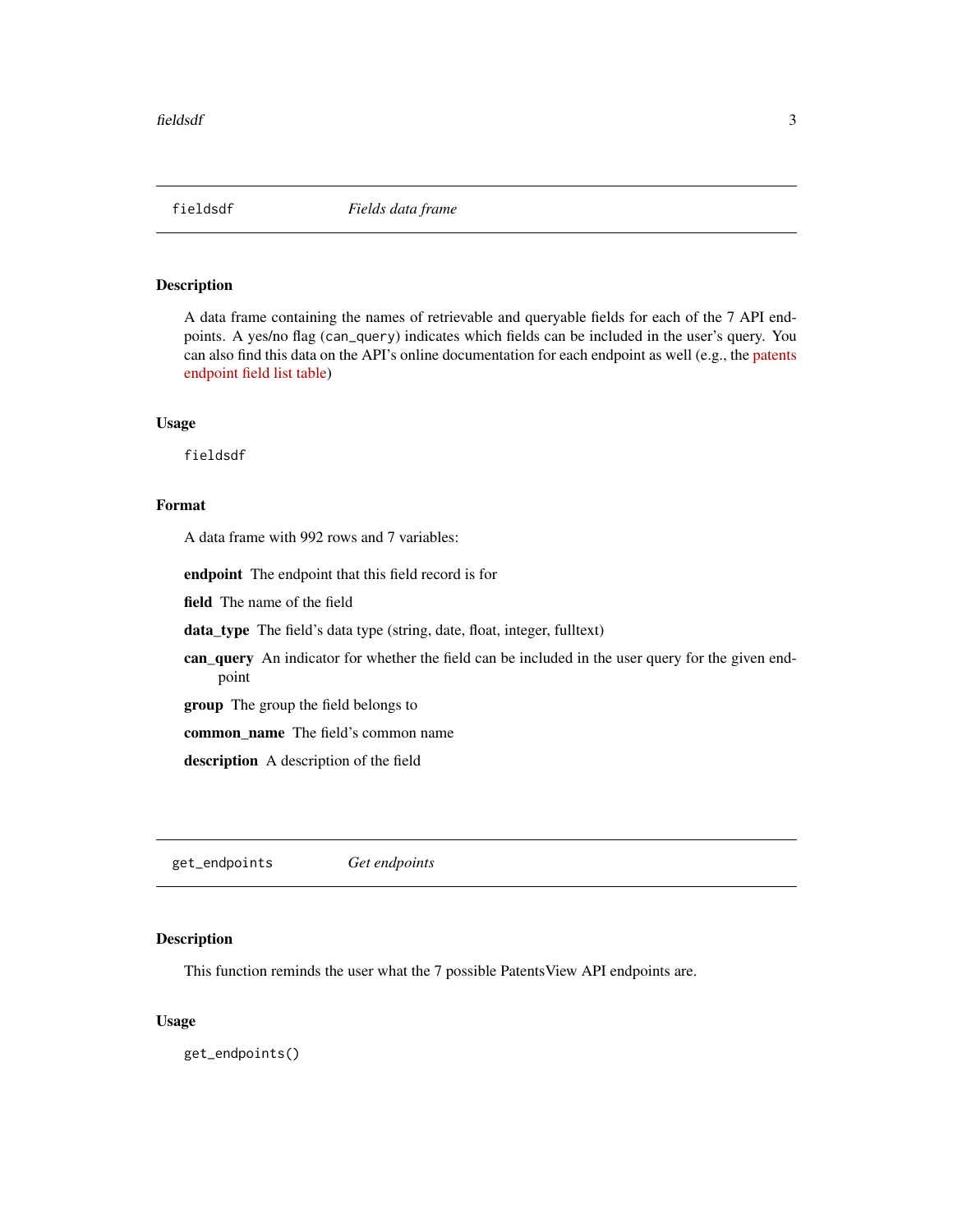# <span id="page-3-0"></span>Value

A character vector with the names of the 7 endpoints. Those endpoints are:

- assignees
- cpc\_subsections
- inventors
- locations
- nber\_subcategories
- patents
- uspc\_mainclasses

# Examples

```
get_endpoints()
```
<span id="page-3-1"></span>get\_fields *Get list of retrievable fields*

# Description

This function returns a vector of fields that you can retrieve from a given API endpoint (i.e., the fields you can pass to the fields argument in [search\\_pv](#page-6-1)). You can limit these fields to only cover certain entity group(s) as well (which is recommended, given the large number of possible fields for each endpoint).

# Usage

```
get_fields(endpoint, groups = NULL)
```
# Arguments

| endpoint | The API endpoint whose field list you want to get. See get_endpoints for a<br>list of the 7 endpoints.                                                                                                                                                                                                                                                                                                                                                                     |
|----------|----------------------------------------------------------------------------------------------------------------------------------------------------------------------------------------------------------------------------------------------------------------------------------------------------------------------------------------------------------------------------------------------------------------------------------------------------------------------------|
| groups   | A character vector giving the group(s) whose fields you want returned. A value<br>of NULL indicates that you want all of the endpoint's fields ( <i>i.e.</i> , do not filter<br>the field list based on group membership). See the field tables located online to<br>see which groups you can specify for a given endpoint (e.g., the patents endpoint<br>table), or use the fields of table (e.g., unique (fields of [fields of \$endpoint<br>$==$ "patents", "group"])). |

#### Value

A character vector with field names.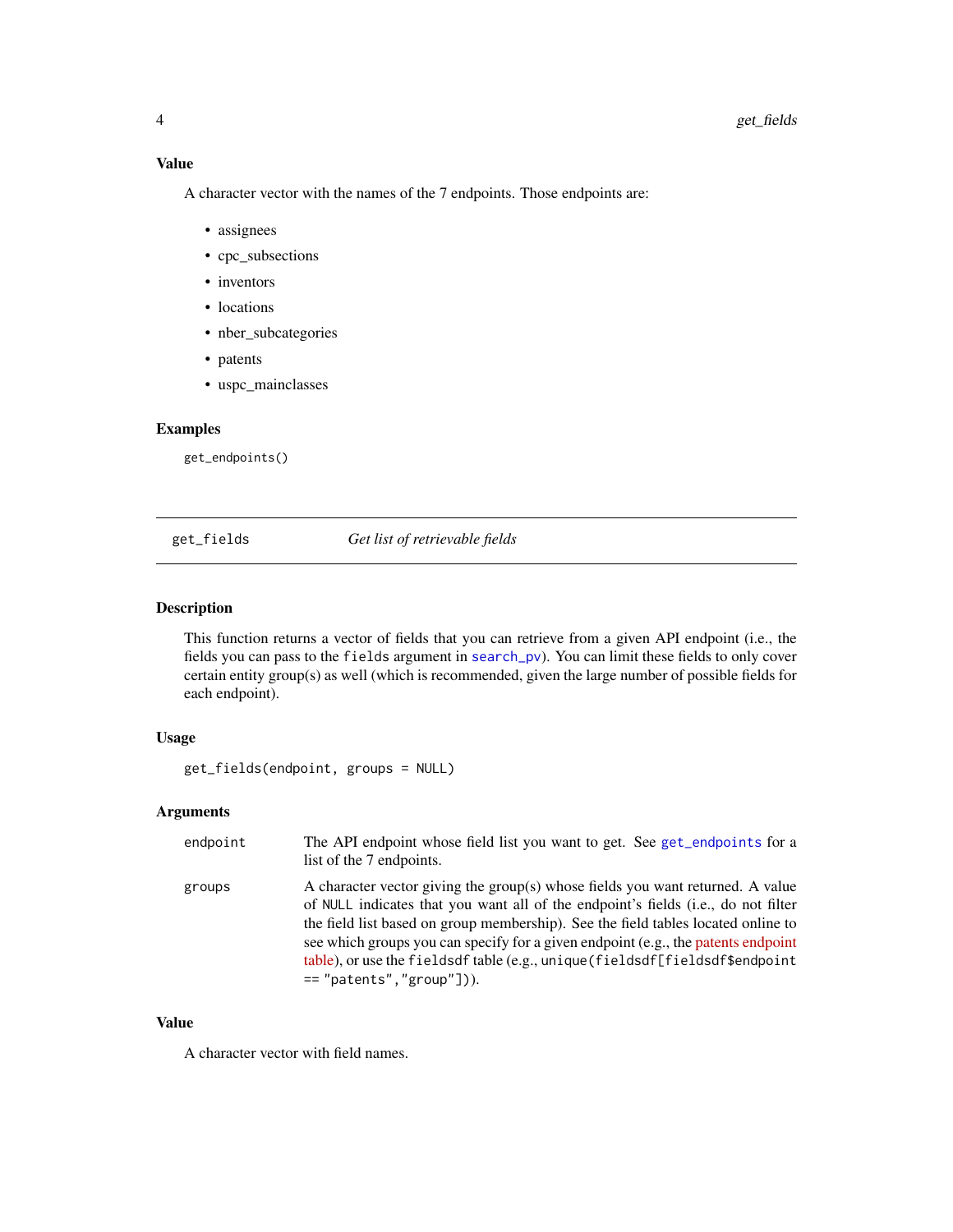# <span id="page-4-0"></span> $get\_ok\_pk$  5

#### Examples

```
# Get all assignee-level fields for the patents endpoint:
fields <- get_fields(endpoint = "patents", groups = "assignees")
#...Then pass to search_pv:
## Not run:
search_pv(
  query = '{"_gte":{"patent_date":"2007-01-04"}}',
  fields = fields
)
## End(Not run)
# Get all patent and assignee-level fields for the patents endpoint:
fields <- get_fields(endpoint = "patents", groups = c("assignees", "patents"))
## Not run:
#...Then pass to search_pv:
search_pv(
  query = '{"_gte":{"patent_date":"2007-01-04"}}',
  fields = fields
\lambda## End(Not run)
```
<span id="page-4-1"></span>get\_ok\_pk *Get OK primary key*

# Description

This function suggests a value that you could use for the pk argument in [unnest\\_pv\\_data](#page-9-1), based on the endpoint you searched. It will return a potential unique identifier for a given entity (i.e., a given endpoint). For example, it will return "patent\_number" when endpoint = "patents".

#### Usage

```
get_ok_pk(endpoint)
```
#### Arguments

endpoint The endpoint which you would like to know a potential primary key for.

#### Value

The name of a primary key (pk) that you could pass to [unnest\\_pv\\_data](#page-9-1).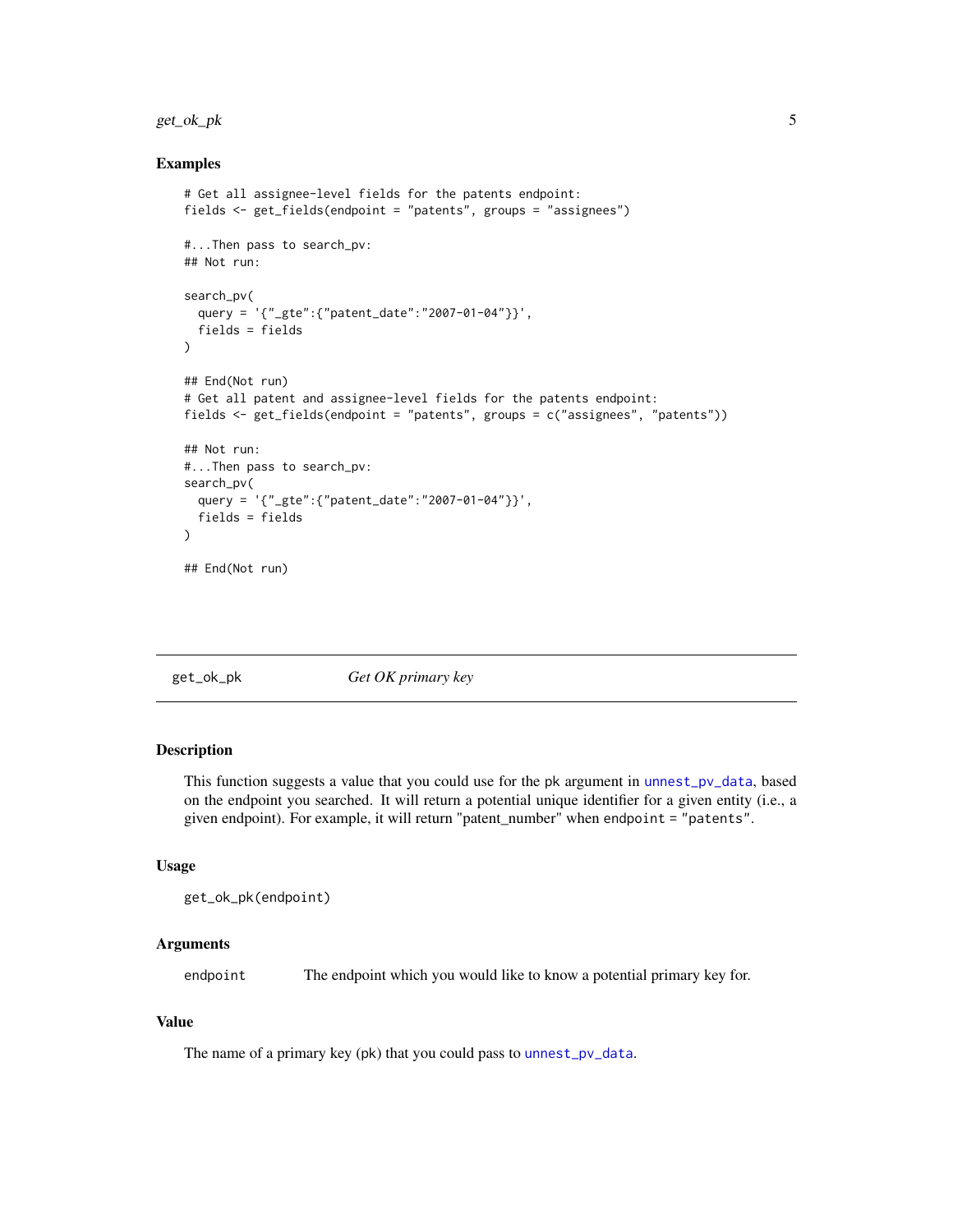# <span id="page-5-0"></span>Examples

```
get_ok_pk(endpoint = "inventors") # Returns "inventor_id"
get_ok_pk(endpoint = "cpc_subsections") # Returns "cpc_subsection_id"
```
<span id="page-5-1"></span>qry\_funs *List of query functions*

# Description

A list of functions that make it easy to write PatentsView queries. See the details section below for a list of the 14 functions, as well as the [writing queries vignette](https://docs.ropensci.org/patentsview/articles/writing-queries.html) for further details.

#### Usage

qry\_funs

# Format

An object of class list of length 14.

#### Details

# 1. Comparison operator functions

There are 6 comparison operator functions that work with fields of type integer, float, date, or string:

- eq Equal to
- neq Not equal to
- gt Greater than
- gte Greater than or equal to
- lt Less than
- lte Less than or equal to

There are 2 comparison operator functions that only work with fields of type string:

- begins The string begins with the value string
- contains The string contains the value string

There are 3 comparison operator functions that only work with fields of type fulltext:

- text\_all The text contains all the words in the value string
- text\_any The text contains any of the words in the value string
- text\_phrase The text contains the exact phrase of the value string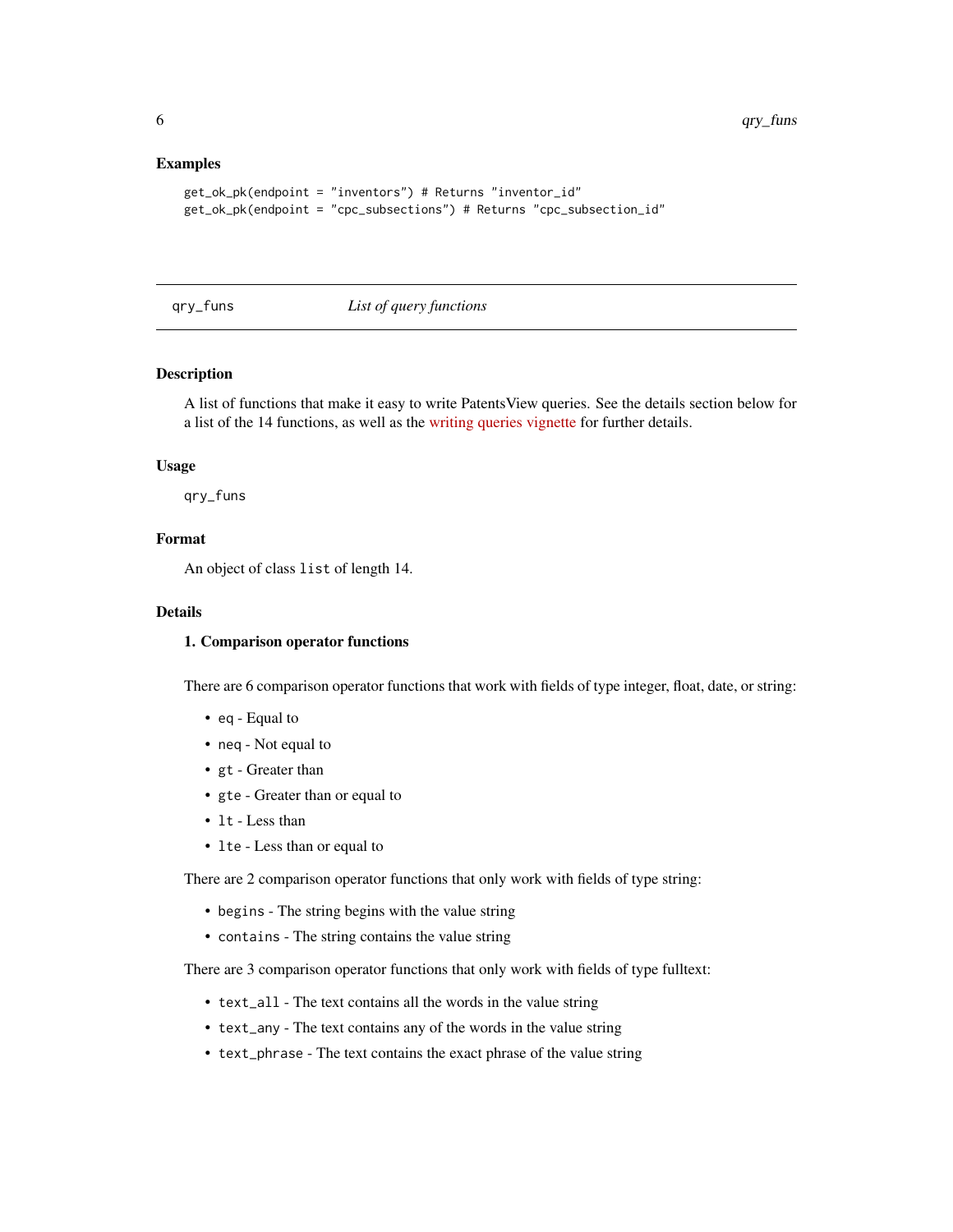<span id="page-6-0"></span>search\_pv 7

# 2. Array functions

There are 2 array functions:

- and Both members of the array must be true
- or Only one member of the array must be true

# 3. Negation function

There is 1 negation function:

• not - The comparison is not true

# Value

An object of class pv\_query. This is basically just a simple list with a print method attached to it.

# Examples

```
qry_funs$eq(patent_date = "2001-01-01")
```

```
qry_funs$not(qry_funs$eq(patent_date = "2001-01-01"))
```
<span id="page-6-1"></span>search\_pv *Search PatentsView*

# Description

This function makes an HTTP request to the PatentsView API for data matching the user's query.

#### Usage

```
search_pv(
 query,
  fields = NULL,
 endpoint = "patents",
  subent_cnts = FALSE,
 mtchd_subent_only = TRUE,
 page = 1,
 per\_page = 25,
 all_pages = FALSE,
 sort = NULL,method = "GET",error_browser = NULL,
  ...
\mathcal{L}
```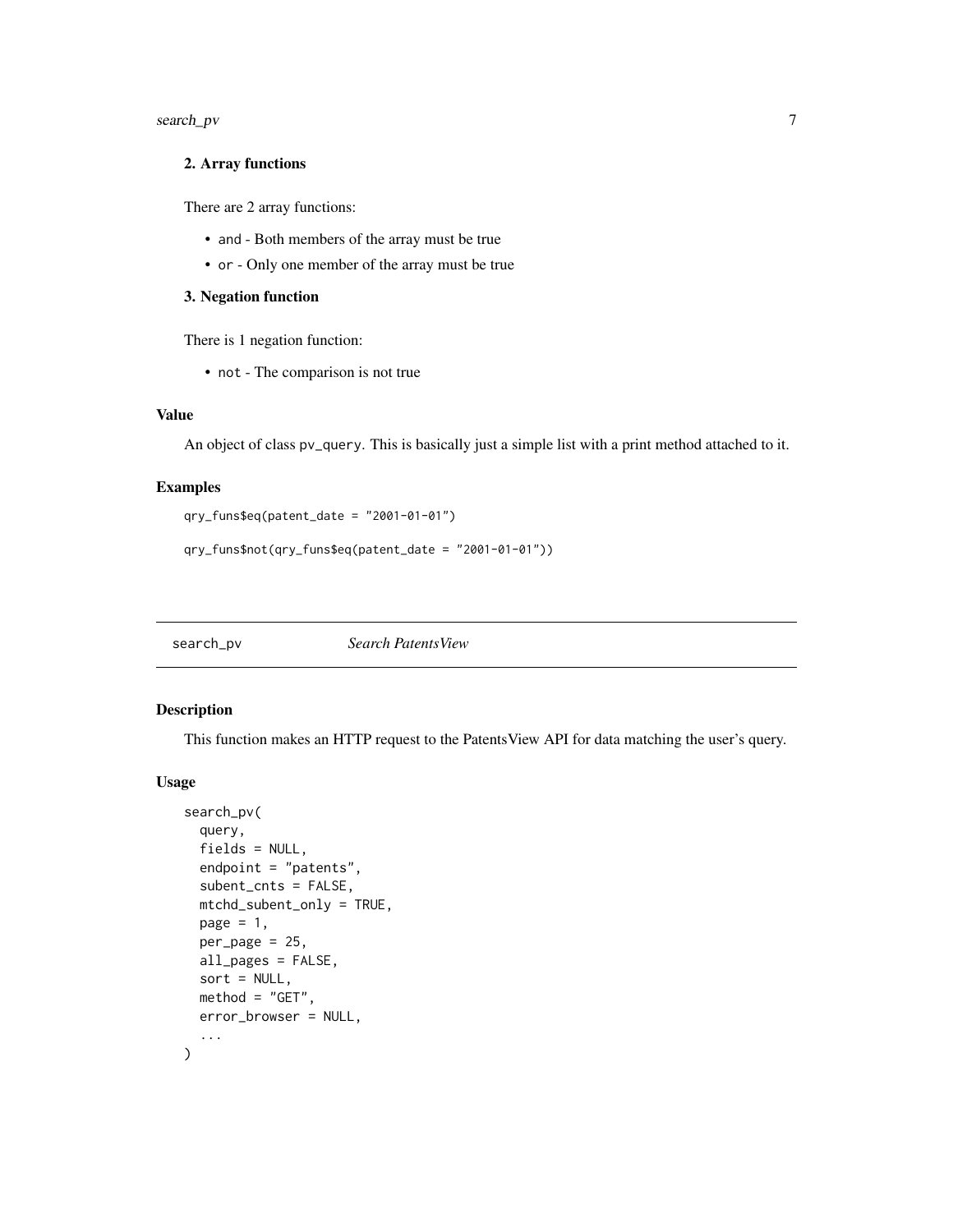# <span id="page-7-0"></span>Arguments

| query             | The query that the API will use to filter records. query can come in any one of<br>the following forms:                                                                                                                                                                                                                                                                                                                                         |
|-------------------|-------------------------------------------------------------------------------------------------------------------------------------------------------------------------------------------------------------------------------------------------------------------------------------------------------------------------------------------------------------------------------------------------------------------------------------------------|
|                   | • A character string with valid JSON.<br>E.g., '{"_gte":{"patent_date":"2007-01-04"}}'<br>• A list which will be converted to JSON by search_pv.<br>E.g., list("_gte" = list("patent_date" = "2007-01-04"))                                                                                                                                                                                                                                     |
|                   | • An object of class pv_query, which you create by calling one of the func-<br>tions found in the qry_funs listSee the writing queries vignette for de-<br>tails.<br>E.g., $qry_funs$gete(patent_data = "2007-01-04")$                                                                                                                                                                                                                          |
| fields            | A character vector of the fields that you want returned to you. A value of<br>NULL indicates that the default fields should be returned. Acceptable fields for a<br>given endpoint can be found at the API's online documentation (e.g., check out<br>the field list for the patents endpoint) or by viewing the fieldsdf data frame<br>(View(fieldsdf)). You can also use get_fields to list out the fields available<br>for a given endpoint. |
| endpoint          | The web service resource you wish to search. endpoint must be one of the<br>following: "patents", "inventors", "assignees", "locations", "cpc_subsections",<br>"uspc_mainclasses", or "nber_subcategories".                                                                                                                                                                                                                                     |
| subent_cnts       | Do you want the total counts of unique subentities to be returned? This is equiv-<br>alent to the include_subentity_total_counts parameter found here.                                                                                                                                                                                                                                                                                          |
| mtchd_subent_only |                                                                                                                                                                                                                                                                                                                                                                                                                                                 |
|                   | Do you want only the subentities that match your query to be returned? A value<br>of TRUE indicates that the subentity has to meet your query's requirements in<br>order for it to be returned, while a value of FALSE indicates that all subentity data<br>will be returned, even those records that don't meet your query's requirements.<br>This is equivalent to the matched_subentities_only parameter found here.                         |
| page              | The page number of the results that should be returned.                                                                                                                                                                                                                                                                                                                                                                                         |
| per_page          | The number of records that should be returned per page. This value can be as<br>high as $10,000$ (e.g., per_page = $10000$ ).                                                                                                                                                                                                                                                                                                                   |
| all_pages         | Do you want to download all possible pages of output? If all_pages = TRUE,<br>the values of page and per_page are ignored.                                                                                                                                                                                                                                                                                                                      |
| sort              | A named character vector where the name indicates the field to sort by and<br>the value indicates the direction of sorting (direction should be either "asc" or<br>"desc"). For example, sort = $c$ ("patent_number" = "asc") or<br>sort = c("patent_number" = "asc","patent_date" = "desc").            sort = NULL<br>(the default) means do not sort the results. You must include any fields that you<br>wish to sort by in fields.         |
| method            | The HTTP method that you want to use to send the request. Possible values<br>include "GET" or "POST". Use the POST method when your query is very long<br>(say, over 2,000 characters in length).                                                                                                                                                                                                                                               |
| error_browser     | Deprecated                                                                                                                                                                                                                                                                                                                                                                                                                                      |
| .                 | Arguments passed along to httr's GET or POST function.                                                                                                                                                                                                                                                                                                                                                                                          |
|                   |                                                                                                                                                                                                                                                                                                                                                                                                                                                 |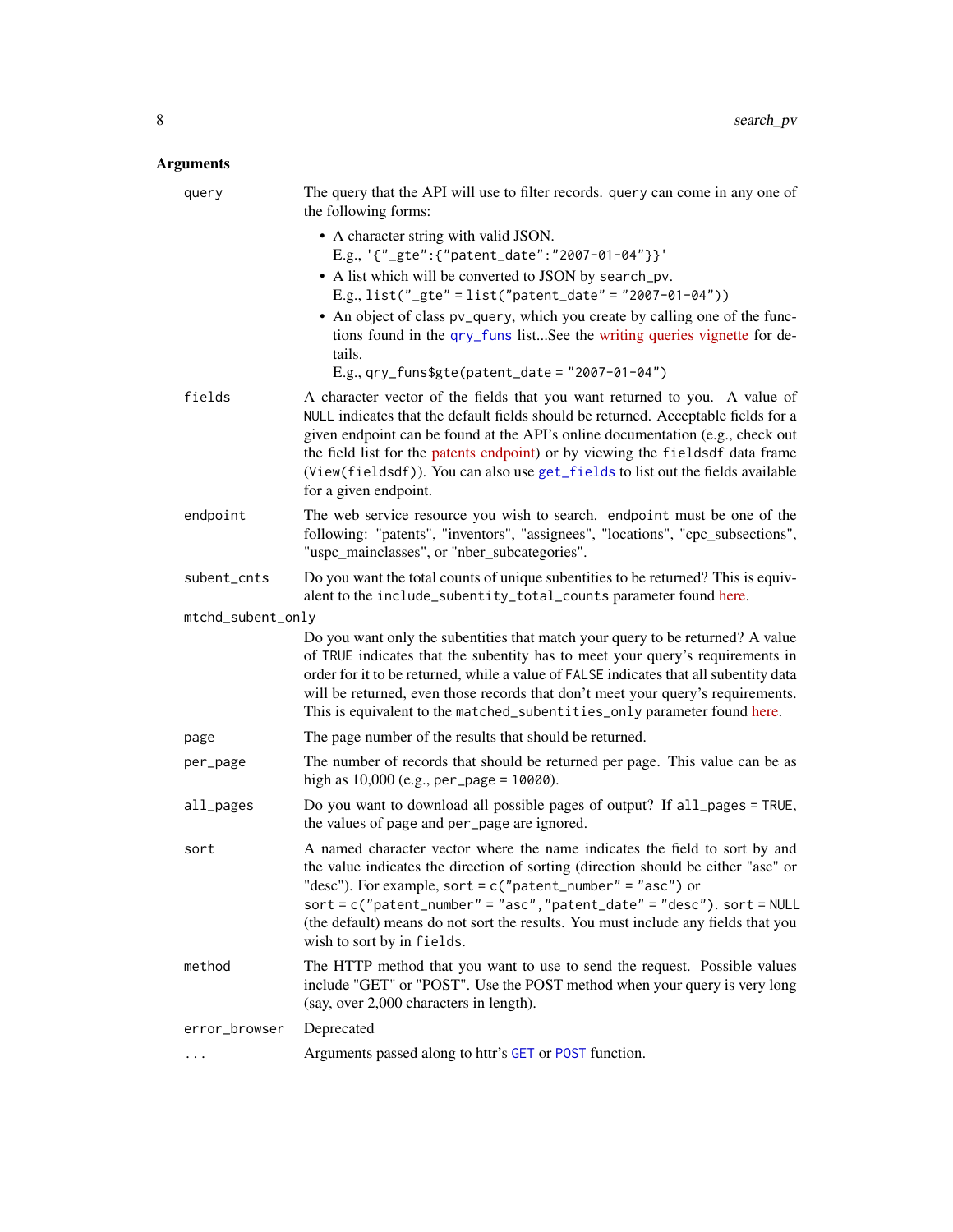search\_pv 9

#### Value

A list with the following three elements:

- data A list with one element a named data frame containing the data returned by the server. Each row in the data frame corresponds to a single value for the primary entity. For example, if you search the assignees endpoint, then the data frame will be on the assignee-level, where each row corresponds to a single assignee. Fields that are not on the assignee-level would be returned in list columns.
- query\_results Entity counts across all pages of output (not just the page returned to you). If you set subent\_cnts = TRUE, you will be returned both the counts of the primary entities and the subentities.
- request Details of the HTTP request that was sent to the server. When you set all\_pages = TRUE, you will only get a sample request. In other words, you will not be given multiple requests for the multiple calls that were made to the server (one for each page of results).

# Examples

```
## Not run:
search_pv(query = '{"_gt":{"patent_year":2010}}')
search_pv(
 query = qry_funs$gt(patent_year = 2010),
 fields = get_fields("patents", c("patents", "assignees"))
)
search_pv(
 query = qry_funs$gt(patent_year = 2010),
 method = "POST",
 fields = "patent_number",
 sort = c("pattern_number" = "asc"))
search_pv(
 query = qry_funs$eq(inventor_last_name = "crew"),
 all_pages = TRUE
)
search_pv(
 query = qry_funs$contains(inventor_last_name = "smith"),
 endpoint = "assignees"
\lambdasearch_pv(
 query = qry_funs$contains(inventor_last_name = "smith"),
 config = \text{http::timeout}(40))
## End(Not run)
```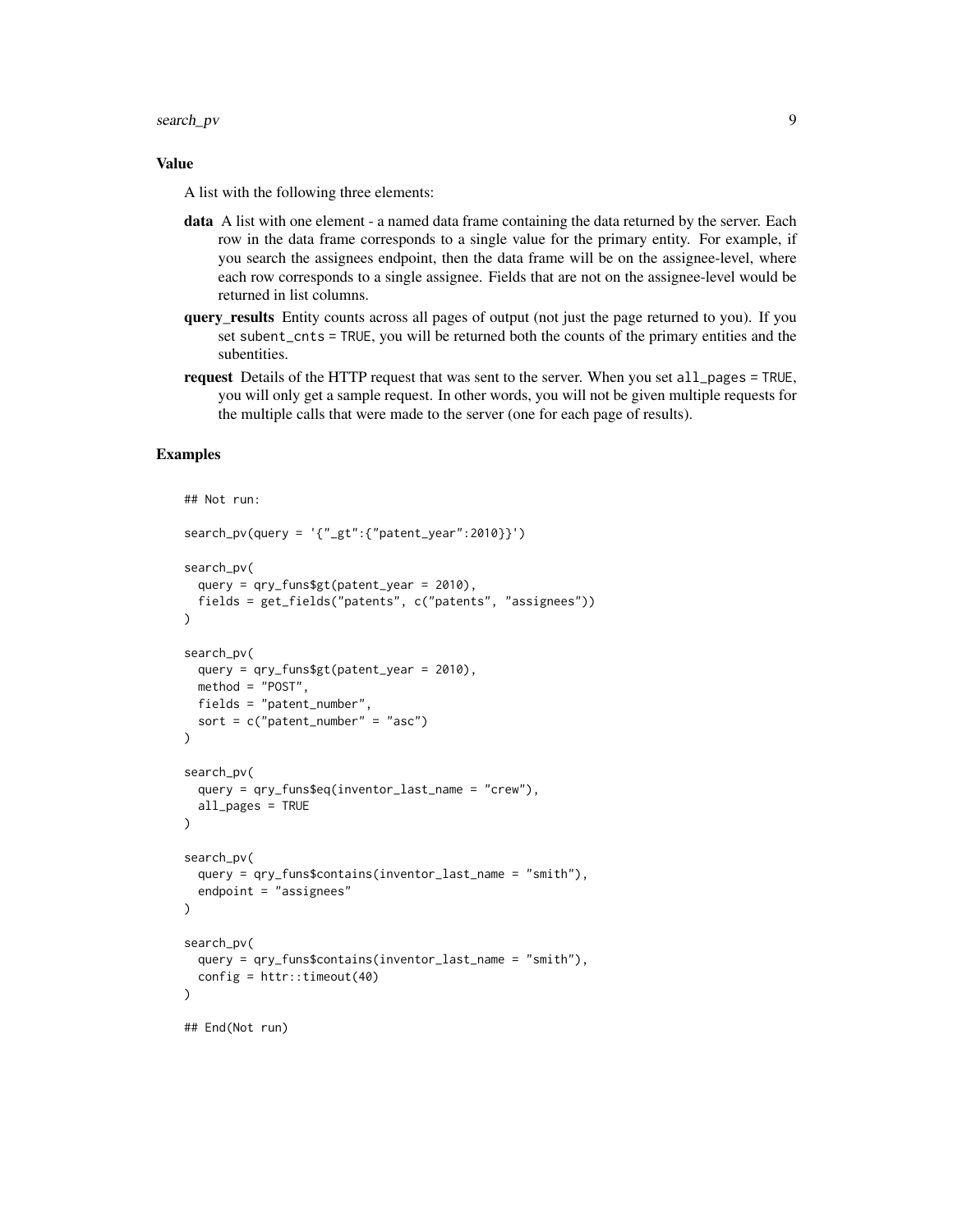<span id="page-9-1"></span><span id="page-9-0"></span>

#### Description

This function converts a single data frame that has subentity-level list columns in it into multiple data frames, one for each entity/subentity. The multiple data frames can be merged together using the primary key variable specified by the user (see the [relational data](https://r4ds.had.co.nz/relational-data.html) chapter in "R for Data Science" for an in-depth introduction to joining tabular data).

# Usage

unnest\_pv\_data(data, pk = get\_ok\_pk(names(data)))

# Arguments

| data | The data returned by search_pv. This is the first element of the three-element<br>result object you got back from search_pv. It should be a list of length 1, with<br>one data frame inside it. See examples.                                                                                                                  |
|------|--------------------------------------------------------------------------------------------------------------------------------------------------------------------------------------------------------------------------------------------------------------------------------------------------------------------------------|
| pk   | The column/field name that will link the data frames together. This should be<br>the unique identifier for the primary entity. For example, if you used the patents<br>endpoint in your call to search_pv, you could specify pk = "patent_number".<br>This identifier has to have been included in your fields vector when you |
|      |                                                                                                                                                                                                                                                                                                                                |
|      | <b>called</b> search_pv. You can use get_ok_pk to suggest a potential primary key                                                                                                                                                                                                                                              |
|      | for your data.                                                                                                                                                                                                                                                                                                                 |

# Value

A list with multiple data frames, one for each entity/subentity. Each data frame will have the pk column in it, so you can link the tables together as needed.

# Examples

```
## Not run:
```

```
fields <- c("patent_number", "patent_title", "inventor_city", "inventor_country")
res <- search_pv(query = '{"_gte":{"patent_year":2015}}', fields = fields)
unnest_pv_data(data = res$data, pk = "patent_number")
```
## End(Not run)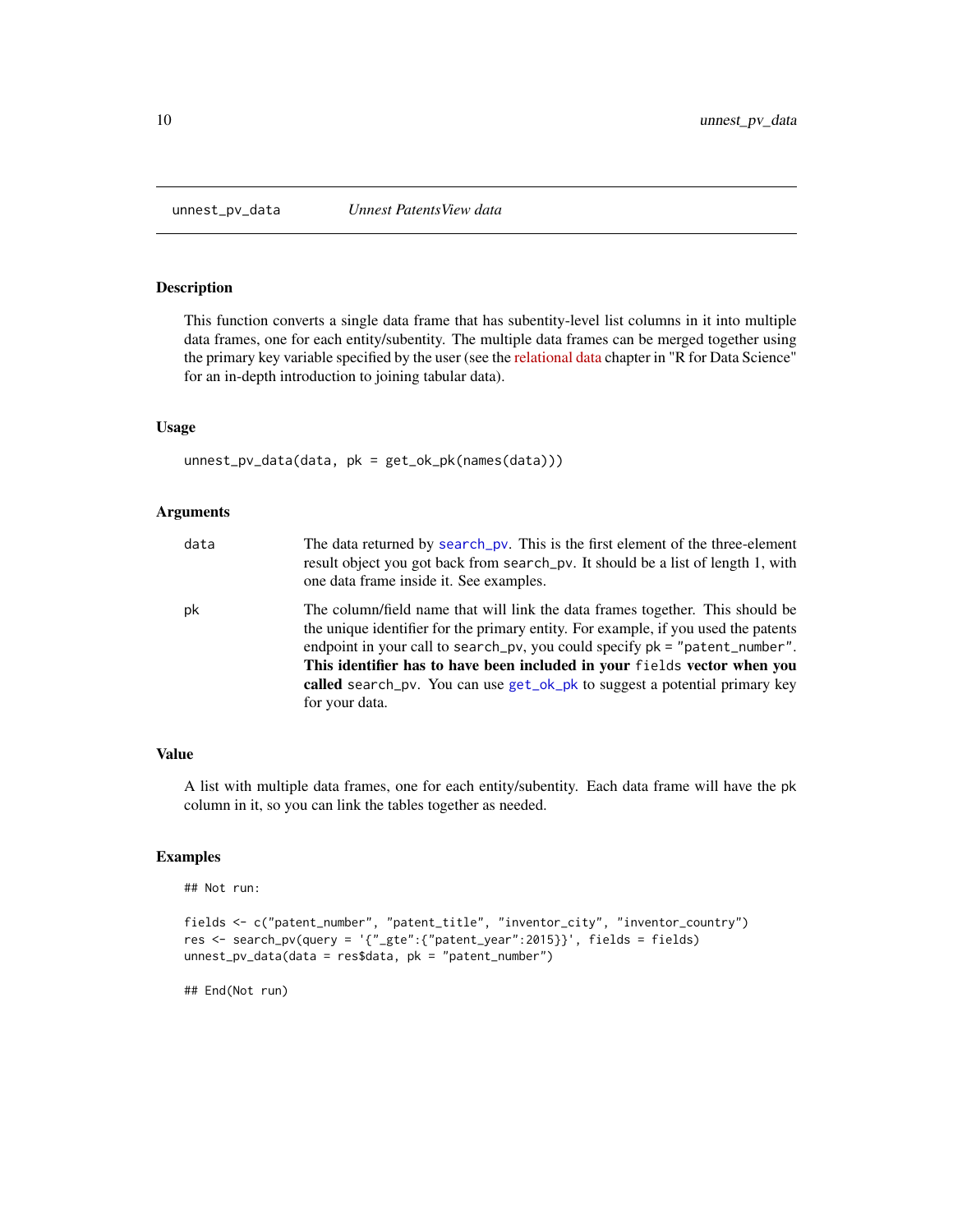<span id="page-10-0"></span>

#### Description

This function evaluates whatever code you pass to it in the environment of the [qry\\_funs](#page-5-1) list. This allows you to cut down on typing when writing your queries. If you want to cut down on typing even more, you can try assigning the [qry\\_funs](#page-5-1) list into your global environment with: list2env(qry\_funs,envir = globalenv()).

# Usage

 $with_qfuns(code, envir = parent.frame())$ 

#### Arguments

| code  | Code to evaluate. See example.                                                   |
|-------|----------------------------------------------------------------------------------|
| envir | Where should R look for objects present in code that aren't present in qry_funs. |

# Value

The result of code - i.e., your query.

#### Examples

```
# Without with_qfuns, we have to do:
qry_funs$and(
  qry_funs$gte(patent_date = "2007-01-01"),
  qry_funs$text_phrase(patent_abstract = c("computer program")),
  qry_funs$or(
    qry_funs$eq(inventor_last_name = "ihaka"),
    qry_funs$eq(inventor_first_name = "chris")
  )
\mathcal{L}#...With it, this becomes:
with_qfuns(
 and(
   gte(patent_date = "2007-01-01"),
   text_phrase(patent_abstract = c("computer program")),
   or(
     eq(inventor_last_name = "ihaka"),
     eq(inventor_first_name = "chris")
   )
)
)
```